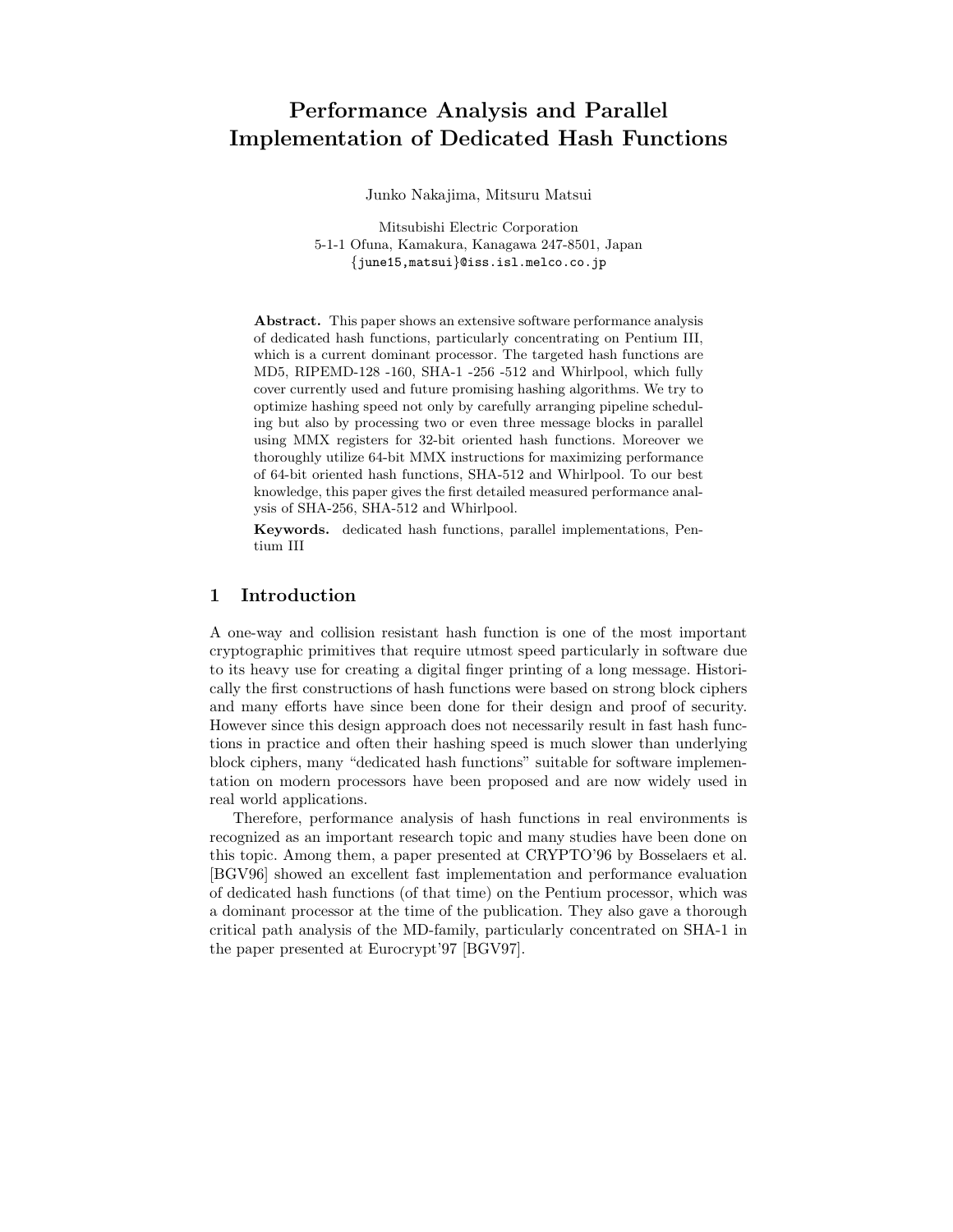Recently NIST published three new dedicated hash functions with a larger hash size; SHA-256, SHA-384 and SHA-512 [FIP01], of which SHA-386 is essentially a truncation of the hashed value of SHA-512. These new hash functions have much more complex structure than SHA-1. Also in the European NESSIE project, a new 512-bit hash function Whirlpool was proposed [BR00]. The structure of Whirlpool is very similar to Rijndael, where the block size of its underlying block cipher is 512. All these new hash algorithms are under discussion for an inclusion in the next version of the ISO/IEC 10118 standard.

The purpose of this paper is to include these new generations as well as currently used dedicated hash functions and give an extensive performance analysis with actual implementations and measured cycle counts in a real processor platform. We particularly concentrate on the Pentium III processor, but most of our programs also run on Pentium II and Celeron in the same efficiency since these processors largely share their internal architecture. Note that Pentium 4 has a new architecture with richer SIMD instructions (but some instructions take a larger number of cycles now), which we do not deal with in this paper.

For the 32-bit oriented hash functions (MD5, RIPEMD-128, RIPEMD-160, SHA-1 and SHA-256), we perform not only a straightforward coding using 32-bit x86 registers, but also give an implementation method that enables fast parallel hashing of two or even three independent message blocks in parallel using 64-bit MMX registers (and x86 registers simultaneously) on Pentium III. Specifically, the two-block parallel method assigns the two blocks to upper and lower 32 bit halves of the MMX registers, and the three-block parallel method moreover assigns the third block to the x86 registers. For the 64-bit oriented hash functions (SHA-512 and Whirlpool), we fully utilize the MMX registers and instructions to extract maximal hashing performance. For another example of an optimization of a cryptographic algorithm using the MMX technology, see [Lip98].

The internal architecture of Pentium II/III is totally different from that of Pentium. Coding on Pentium was a programmers' paradise; estimating a cycle count of a given piece of code is not very difficult and, consequently, serious efforts to optimize a program by carefully arranging instructions were always rewarded. Unfortunately this is not the case for Pentium II/III. Intel documented the hardware architecture of Pentium II/III well  $[\text{Int}01][\text{Int}02][\text{Int}03]$ , but still it is no longer possible to correctly predict how many cycles a given code takes without an actual measurement. This is partly due to an out-of-order execution nature of the processor, and also probably due to undocumented and unknown pipeline stall factors that only the hardware designers of Pentium II/III know.

In our experiences, even a well tuned-up code on Pentium II/III usually runs 10%-15% slower than what we expect. Filling this gap is a programmers' nightmare; it is a groping task with endless trial and error and very often such efforts are not rewarded at all. So in our implementations of hash functions, we first tried to write a code so that its data dependency chain could be as short as possible, and then re-scheduled the code to remove possible pipeline stall factors until the measured performance became up to 10%-15% slower than our best (fastest) estimation. This means that if a long dependency chain dominates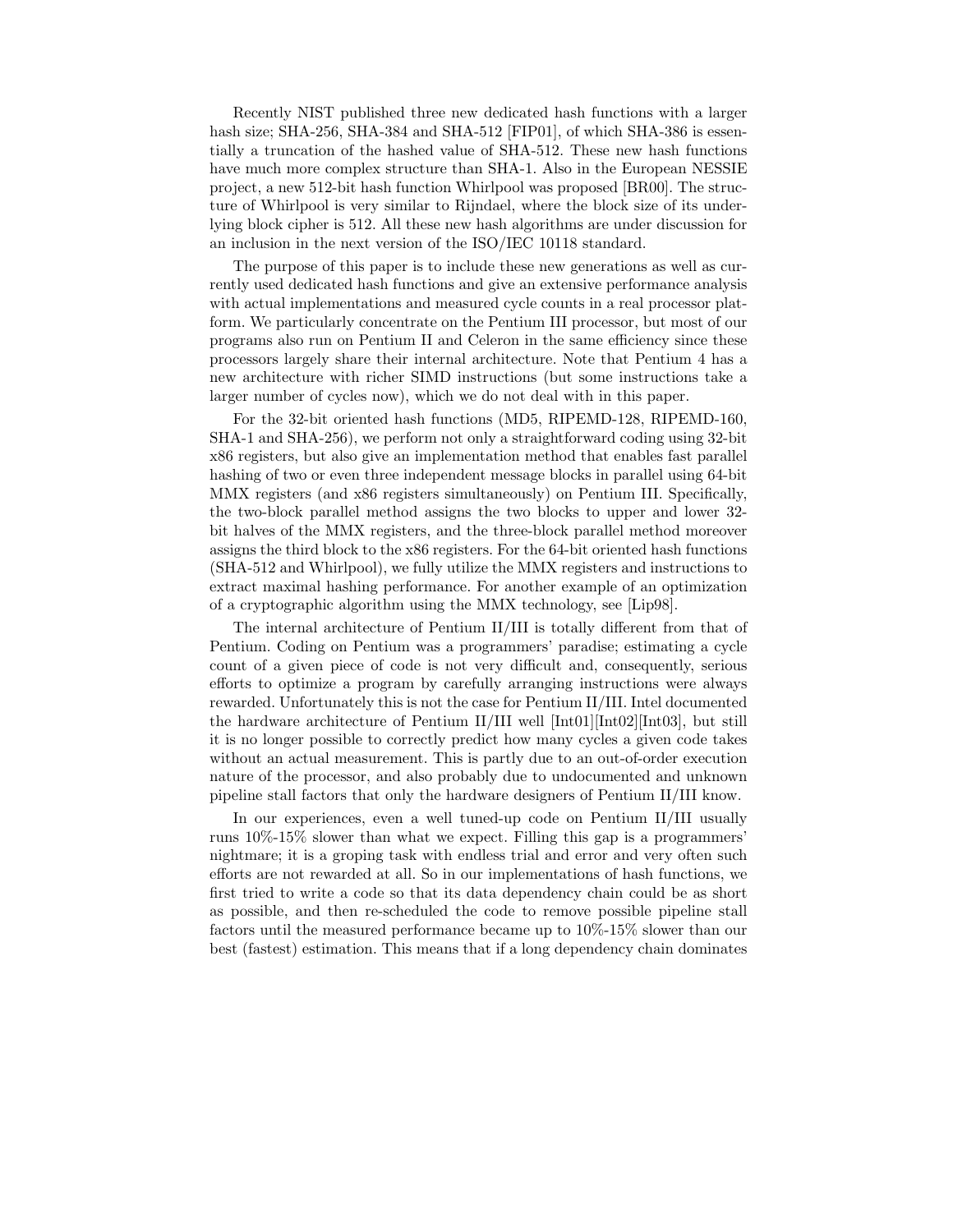| Algorithms |         | Endianess Message Block Size Digest Size Word Size The Number |       |       |               | Message         |  |
|------------|---------|---------------------------------------------------------------|-------|-------|---------------|-----------------|--|
|            |         | (bits)                                                        | bits) | bits) | of Steps      | Scheduling      |  |
| MD5        | Little  | 512                                                           | 128   | 32    | 64            | $\overline{N}O$ |  |
| RIPEMD-128 | Little  | 512                                                           | 128   | 32    | $2 \times 64$ | NΟ              |  |
| RIPEMD-160 | Little  | 512                                                           | 160   | 32    | $2 \times 80$ | NO              |  |
| $SHA-1$    | Big     | 512                                                           | 160   | 32    | 80            | YES             |  |
| $SHA-256$  | Big     | 512                                                           | 256   | 32    | 64            | YES             |  |
| SHA-512    | Big     | 1024                                                          | 512   | 64    | 80            | YES             |  |
| Whirlpool  | Neutral | 512                                                           | 512   |       | 10*           | YES             |  |

Table 1. Feature of dedicated hash functions

speed of an algorithm, Pentium may run in a smaller number of cycles than Pentium II/III.

Our implementation and performance measurement results show that, for MD5 and the RIPEMD family, the three-block parallel hashing on Pentium III reduces a cycle count of one block operation significantly as compared with the straightforward implementation. Also our instruction scheduling of SHA-1 and SHA-256 works excellently on Pentium III. In particular, the pipeline efficiency of SHA-1 reaches 2.52  $\mu$ ops/cycle. Since at most two integer/logical  $\mu$ ops can be executed simultaneously on Pentium III, this shows that memory access instructions in the message scheduling part that was introduced in the SHA family are "hidden" in other logical and arithmetic instructions, which contributes to an effective use of the pipelines.

Another interesting result is that the two 512-bit hash functions SHA-512 and Whirlpool run almost at the same speed on Pentium III, while these algorithms have totally different architectures and design philosophies (and Whirlpool looks a much simpler algorithm). This does not seem to be a part of design principles of Whirlpool as far as we know. It should be also noted that since SHA-512 is designed for a pure 64-bit environment, it suffers performance penalties from some missing 64-bit instructions on Pentium III. Hence on a genuine 64-bit processor, SHA-512 might outperform Whirlpool.

# 2 Dedicated Hash Functions

Table 1 shows features of seven dedicated hash functions we deal with in this paper, and Table 2 summarizes the definitions of operations in these hash functions. So far there have been a lot of concrete proposals for efficient hash functions. The first constructions for hash functions were based on an efficient conventional encryption scheme such as DES. Although some trust has been built up in the security of these proposals, their software performance was not very well for the practical use, since they are typically a couple of times slower than the corresponding block cipher.

MD4, proposed by R. Rivest in 1990 [R90,R492], is the first dedicated hash function that targeted at speed in software (MD2 has a totally different archi-

<sup>(\*)</sup> Since Whirlpool has an architecture based on a block cipher, we will use the term "round" instead of "step" in this paper.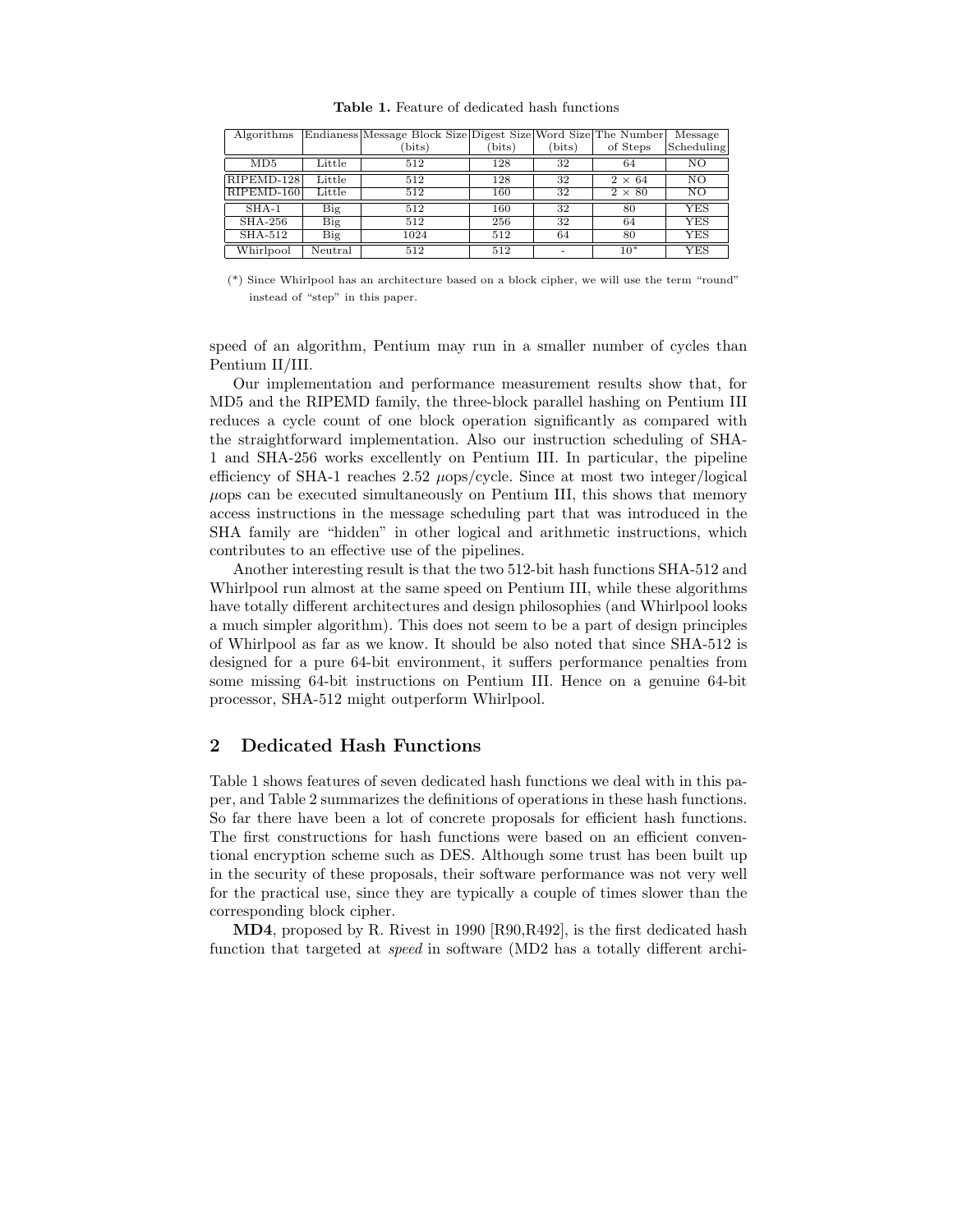| Algorithm:<br>Operations in one step                                                                       | Nonlinear round functions at bit level                                                                                                                                                                                                              |                     |
|------------------------------------------------------------------------------------------------------------|-----------------------------------------------------------------------------------------------------------------------------------------------------------------------------------------------------------------------------------------------------|---------------------|
| MD5:                                                                                                       | $f_i(x, y, z) = (x \wedge y) \vee (\neg x \wedge z)$                                                                                                                                                                                                | $0 \le i \le 15$    |
| Main stream                                                                                                | $f_i(x, y, z) = (x \wedge z) \vee (y \wedge \neg z)$                                                                                                                                                                                                | $16 \leq i \leq 31$ |
| $A := B + (A + f_i(B, C, D) + X_{t[i]} + K_i)^{\lll s_i}$                                                  | $f_i(x, y, z) = x \oplus y \oplus z$                                                                                                                                                                                                                | $32 \leq i \leq 47$ |
|                                                                                                            | $f_i(x, y, z) = y \oplus (x \vee \neg z)$                                                                                                                                                                                                           | $48\leq i\leq 63$   |
| RIPEMD-128:                                                                                                | $f_i(x, y, z) = x \oplus y \oplus z$                                                                                                                                                                                                                | $0 \le i \le 15$    |
| Main streams 1 and 2                                                                                       | $f_i(x, y, z) = (x \wedge y) \vee (\neg x \wedge z)$                                                                                                                                                                                                | $16 \leq i \leq 31$ |
| $A := B + (A + f_i(B, C, D) + X_{t[i]} + K_i)^{\lll s_i}$                                                  | $f_i(x, y, z) = (x \vee \neg y) \oplus z$                                                                                                                                                                                                           | $32 \leq i \leq 47$ |
|                                                                                                            | $f_i(x, y, z) = (x \wedge z) \vee (y \wedge \neg z)$                                                                                                                                                                                                | $48 \le i \le 63$   |
|                                                                                                            | In their second stream,                                                                                                                                                                                                                             |                     |
| RIPEMD-160:                                                                                                | $f_i$ is applied in the reversed order.<br>$f_i(x, y, z) = x \oplus y \oplus z$                                                                                                                                                                     | $0\leq i\leq 15$    |
| Main streams 1 and 2                                                                                       | $f_i(x, y, z) = (x \wedge y) \vee (\neg x \wedge z)$                                                                                                                                                                                                | $16 \leq i \leq 31$ |
| $A := (A + f_i(B, C, D) + X_{t[i]} + K_i)^{\lll s_i} + E$                                                  | $f_i(x, y, z) = (x \vee \neg y) \oplus z$                                                                                                                                                                                                           | 32 < i < 47         |
| $C := C^{(1)}$                                                                                             | $f_i(x, y, z) = (x \wedge z) \vee (y \wedge \neg z)$                                                                                                                                                                                                | 48 < i < 63         |
|                                                                                                            | $f_i(x, y, z) = x \oplus (y \vee \neg z)$                                                                                                                                                                                                           | 64 < i < 79         |
|                                                                                                            | In their second stream,                                                                                                                                                                                                                             |                     |
|                                                                                                            | $f_i$ is applied in the reversed order.                                                                                                                                                                                                             |                     |
| $SHA-1$ :                                                                                                  |                                                                                                                                                                                                                                                     |                     |
| Message scheduling                                                                                         | $f_i(x, y, z) = (x \wedge y) \vee (\neg x \wedge z)$                                                                                                                                                                                                | $0 \leq i \leq 19$  |
| $X_i := (X_{i-3} \oplus X_{i-8} \oplus X_{i-14} \oplus X_{i-16})^{\otimes 1}$                              | $f_i(x, y, z) = x \oplus y \oplus z$                                                                                                                                                                                                                | $20 \leq i \leq 39$ |
| Main stream                                                                                                | $f_i(x, y, z) = (x \wedge y) \oplus (x \wedge z) \oplus (y \wedge z)$ 40 $\leq i \leq 59$                                                                                                                                                           |                     |
| $\begin{array}{l} E := A^{\lll 5} + f_i(B,C,D) + X_i + K_i + E \\ B := B^{\lll 30} \end{array}$            | $f_i(x, y, z) = x \oplus y \oplus z$                                                                                                                                                                                                                | 60 < i < 79         |
|                                                                                                            |                                                                                                                                                                                                                                                     |                     |
| <b>SHA-256:</b>                                                                                            |                                                                                                                                                                                                                                                     |                     |
| Message scheduling                                                                                         | $Ch(x, y, z) = (x \wedge y) \vee (\neg x \wedge z)$                                                                                                                                                                                                 |                     |
| $X_i := \sigma_1(X_{i-2}) + X_{i-7} + \sigma_0(X_{i-15}) + X_{i-16}$ $Maj(x, y, z)$<br>$16 \leq i \leq 63$ | $=(x \wedge y) \oplus (x \wedge z) \oplus (y \wedge z)$                                                                                                                                                                                             |                     |
| Main stream                                                                                                | $\Sigma_0(x) = x^{m+2} \oplus x^{m+13} \oplus x^{m+22}$                                                                                                                                                                                             |                     |
| $T_1 := H + \Sigma_1(E) + Ch(E, F, G) + K_i + X_i$                                                         | $\Sigma_1(x) = x^{m}{}^6 \oplus x^{m}{}^{11} \oplus x^{m}{}^{25}$                                                                                                                                                                                   |                     |
| $T_2 := \Sigma_0(A) + Maj(A, B, C)$                                                                        | $\sigma_0(x) = x^{*2} \oplus x^{*18} \oplus x^{*3}$                                                                                                                                                                                                 |                     |
| $D := D + T_1$                                                                                             | $\sigma_1(x) = x^{m 17} \oplus x^{m 19} \oplus x^{m 10}$                                                                                                                                                                                            |                     |
| $H := T_1 + T_2$                                                                                           |                                                                                                                                                                                                                                                     |                     |
| <b>SHA-512:</b>                                                                                            |                                                                                                                                                                                                                                                     |                     |
| Message scheduling                                                                                         | $Ch(x, y, z) = (x \wedge y) \vee (\neg x \wedge z)$                                                                                                                                                                                                 |                     |
| $X_i := \sigma_1(X_{i-2}) + X_{i-7} + \sigma_0(X_{i-15}) + X_{i-16}$ $Maj(x, y, z)$                        |                                                                                                                                                                                                                                                     |                     |
| $16 \le i \le 79$                                                                                          | $=(x\wedge y)\oplus(x\wedge z)\oplus(y\wedge z)$                                                                                                                                                                                                    |                     |
| Main stream                                                                                                | $\Sigma_0(x) = x^{3/28} \oplus x^{3/4} \oplus x^{3/8}$                                                                                                                                                                                              |                     |
| $T_1 := H + \Sigma_1(E) + Ch(E, F, G) + K_i + X_i$                                                         | $\Sigma_1(x) = x^{m14} \oplus x^{m18} \oplus x^{m41}$<br>$\sigma_0(x) = x^{m} \oplus x^{m} \oplus x^{m}$                                                                                                                                            |                     |
| $T_2 := \Sigma_0(A) + Maj(A, B, C)$                                                                        | $\sigma_1(x) = x^{\gg 19} \oplus x^{\gg 61} \oplus x^{\gg 6}$                                                                                                                                                                                       |                     |
| $D := D + T_1$<br>$H := T_1 + T_2$                                                                         |                                                                                                                                                                                                                                                     |                     |
| Whirlpool:                                                                                                 |                                                                                                                                                                                                                                                     |                     |
| Message scheduling                                                                                         |                                                                                                                                                                                                                                                     |                     |
|                                                                                                            |                                                                                                                                                                                                                                                     |                     |
| $E_i^r = \sum \text{Table}_j[(E^{r-1} \oplus K^{r-1})_{(i-j) \mod 8, j}]$                                  |                                                                                                                                                                                                                                                     |                     |
| $i=0$                                                                                                      |                                                                                                                                                                                                                                                     |                     |
| Main stream                                                                                                | $a = \begin{pmatrix} a_0 \\ a_1 \\ \vdots \\ \vdots \end{pmatrix} = \begin{pmatrix} a_{00} & a_{01} & \cdots & a_{07} \\ a_{10} & a_{11} & \cdots & a_{17} \\ \vdots & \vdots & \ddots & \vdots \\ \vdots & \vdots & \ddots & \vdots \end{pmatrix}$ |                     |
|                                                                                                            |                                                                                                                                                                                                                                                     |                     |
| $X_i^r = \sum_{i=0}^{N} \text{Table}_j[(X^{r-1} \oplus E^r)_{(i-j)mod 8,j}]$                               |                                                                                                                                                                                                                                                     |                     |
| $(1 \le r \le 10)$                                                                                         |                                                                                                                                                                                                                                                     |                     |
|                                                                                                            | $a = X, E$ or K                                                                                                                                                                                                                                     |                     |

Table 2. Definitions of the operations for dedicated hash functions

|                         | $A, B, C, D, E, F, G, H$ : Intermediate variables |
|-------------------------|---------------------------------------------------|
| K                       | : Fixed constant value                            |
| Х                       | : Message block (and its derivatives)             |
| $x^{\gg n}$ $x^{\ll n}$ | : Right/Left shift of x by n bits                 |

 $x^{\gg n}$ ,  $x^{\ll n}$  : Right/Left rotate shift of x by n bits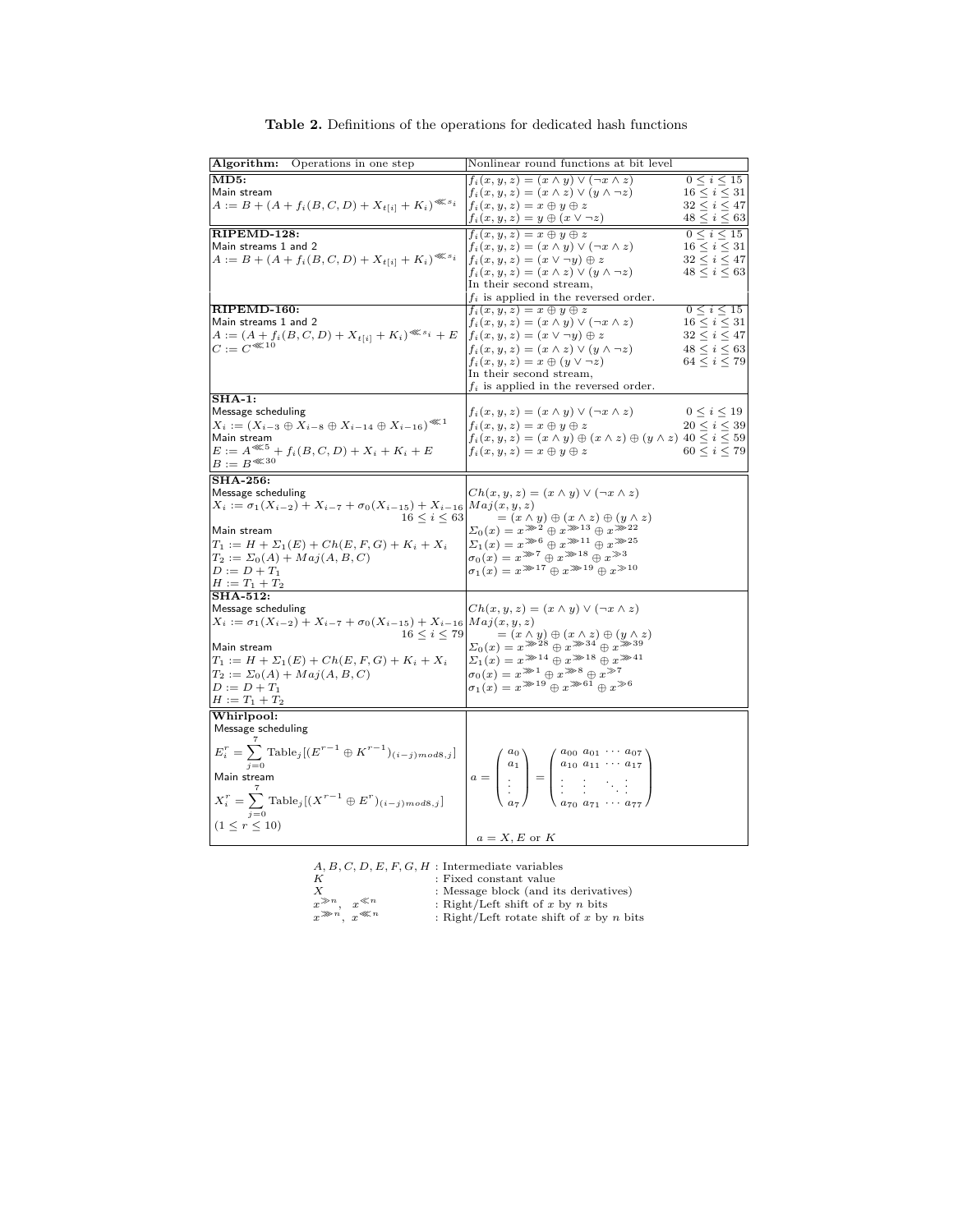tecture and is slow). It was particularly designed to archive high performance on 32-bit processors that were the architecture of the future at the time. The algorithm is based on a simple set of primitive operations such as add, xor, or etc. on 32-bit words. Additionally, MD4 was designed to be favorable to a "little-endian" architecture, which obviously fits the Intel processor architecture perfectly. We do not deal with MD4 in this paper because it was broken several years ago [Dob98]. Almost all hash functions discussed hereafter are direct descendants of MD4 and inherit its structural characteristics. The MD5 algorithm is an extension of the MD4 algorithm, increasing the number of steps from 48 to 64 [R592], and it is one of the most widely used dedicated hash algorithms in real applications. Some weaknesses of MD5 are reported in  $[Dob96]$ [Rob96], although a collision of MD5 has not been found.

RIPEMD-128 and RIPEMD-160 [DBP96] evolved out of RIPEMD, which was developed as a strengthened version of MD4 by the RIPE consortium. RIPEMD-128 was developed out of RIPEMD-160 as a plug-in substitute for RIPEMD. They also have a little-endian architecture. One of the new characteristics of these hash functions is that they have essentially two parallel instances of MD4. Each of these instances includes 64 and 80 steps for RIPE MD-128 and RIPEMD-160, respectively. This structure has a potential ability to realize high performance when implemented on pipelined or superscalar execution mechanisms. Additionaly, each step of RIPEMD-160 has a rotate shift operation by 10 bits. Both of RIPEMD-128 and RIPEMD-160 are standardized as dedicated hash functions in ISO/IEC 10118 [ISO97].

SHA-1 [FIP95] designed by NSA and published by NIST was also based on the design of MD4. The round functions of SHA-1 are exactly the same as those of MD4 while the total number of steps is 80. However, the SHA family went over to "big-endian", throwing away suitability for Intel processors. Moreover, it newly introduced a "message scheduling part". The design criteria of these new characteristics have not been made public. Although the role of the message schedule in the SHA family is similar to that of the key schedule in block ciphers, the message schedule must be done for each block like the on-the-fly implementation in block ciphers. The message schedule and main stream can be done independently, which means that it has a high capability for parallel execution, considering its rather high complexity. SHA-1 is also standardized as one of the dedicated hash functions in ISO/IEC 10118 [ISO97].

Recently SHA-256 and SHA-512 [FIP01] were proposed to keep up with possible future applications where longer message digests are required . They have almost the same basic components, except that SHA-256 operates on eight 32-bit words, while SHA-512 operates on eight 64-bit words. SHA-512 is the first dedicated hash function designed for a genuine 64-bit processor. SHA-256 and SHA-512 also have a message schedule part, which has a much more complex structure than that of SHA-1, including many shift operations in both message scheduling part and main stream. Another feature of these algorithms is that exactly the same operations are used in all steps.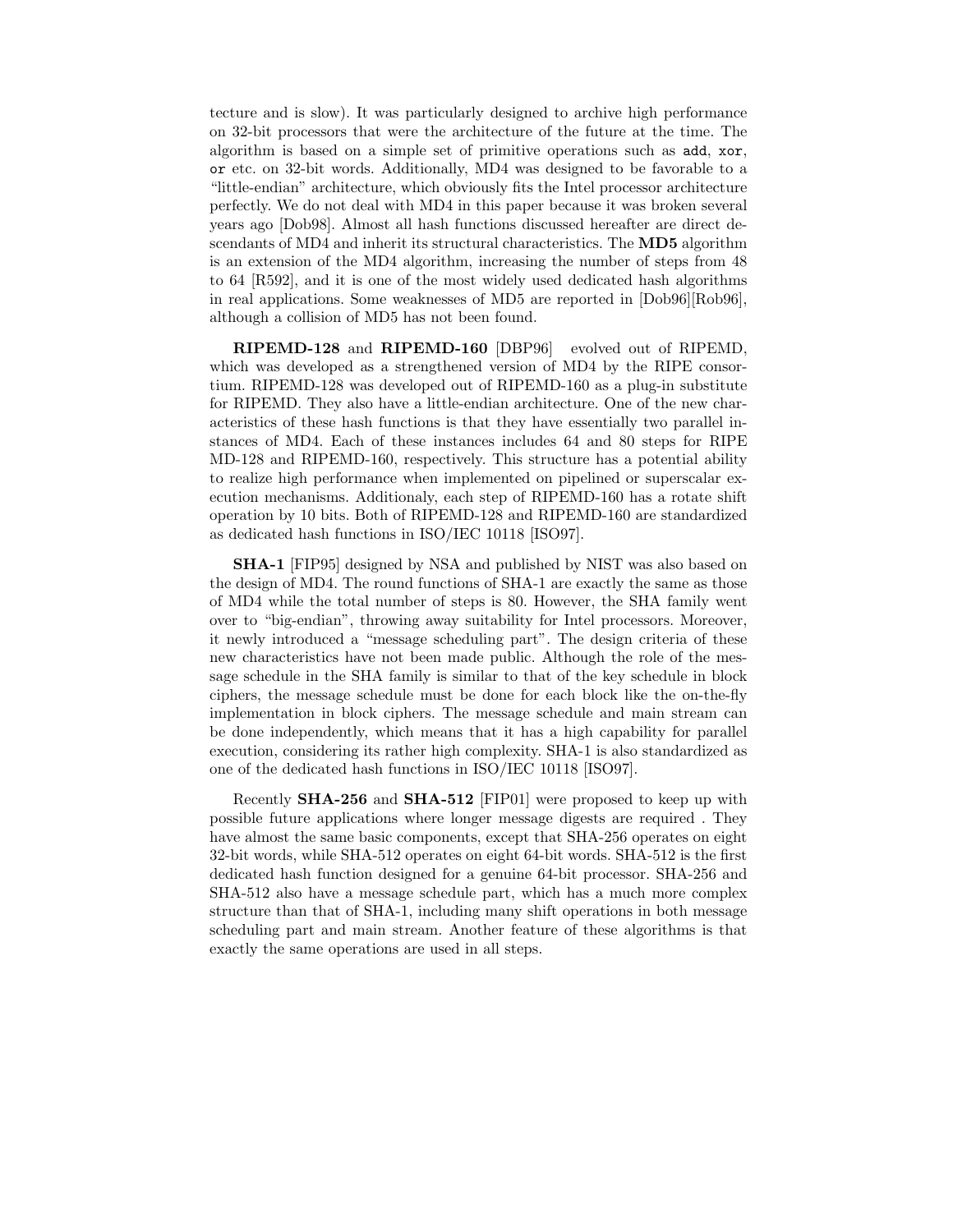Whirlpool does not belong to the MD-family nor to the SHA-family. It directly inherits its structure from Rijndael. The state of Whirlpool consists of a  $8\times 8$  matrix over  $GF(2^8)$ , while that of Rijndael was designed on a  $4\times 4$  matrix over  $GF(2^8)$ . A transformation from a state to a next state is given by eight 8-bit to 64-bit look-up tables. Hence Whirlpool demonstrates best performance in true 64-bit environments, but can also realize good performance on any processor. Whirlpool has a message scheduling part, which is exactly the same as its main stream. Whirlpool is endian-neutral. Recently the designer of Whirlpool announced a tweak of the algorithm to improve its hardware efficiency. SHA-256, -512 and this tweak of Whirlpool are under discussion for an inclusion in the next version of the ISO/IEC 10118 standard.

# 3 A Brief Overview of Pentium III Processor

Pentium III supports all x86 instructions with eight 32-bit registers, and additional MMX instructions with eight 64-bit registers (MMX registers). The main motivation of the MMX instructions is to enable  $16\times4/32\times2$  parallel operations for multimedia applications. Although Pentium III is not a full 64-bit processor such as the Alpha processor,  $-$  a 64-bit addition instruction is missing, for instance —, the MMX instructions are attractive to wider applications since most of them work in one cycle including a 64-bit memory load instruction. Pentium III also provides XMM instructions (SSE) with eight 128-bit registers, but we are not able to use them for fast hashing because they operate on floating-point data elements.

The following shows some of the essential topics for optimizing on Pentium II/III, which greatly owes to an excellent guidebook for optimizing Pentium family written by Agner Fog [Fog00].

Instruction Decoding In the decoding stage, instruction codes are broken down into simpler micro-operations  $(\mu_{\text{obs}})$ , where one instruction usually consists of one to four  $\mu$ ops. Pentium II/III has three decoders that can work in parallel and theoretically can generate six  $\mu$ ops per cycle. However due to limitations coming from instruction fetch rules and decoder capabilities, the code length and order of instructions heavily affect efficiency of the decoding speed. A typical decoding rate of real applications is two to three  $\mu$ ops per cycle on an average.

The decoding speed is not an important issue for MD5 and the RIPEMD family since the performance bottleneck of these hash functions is actually a long data dependency chain, but it can be a critical factor for algorithms with high parallel computation capabilities such as the SHA family. Generally, optimizing decoding performance without causing other pipeline stalls is an extremely difficult puzzle to solve.

Register Renaming After the decoding stage, all permanent registers (x86 and MMX registers) are renamed into internal registers. This mechanism solves fake data dependency chains caused by register starvation. The renaming is controlled by the register alias table (RAT), which can handle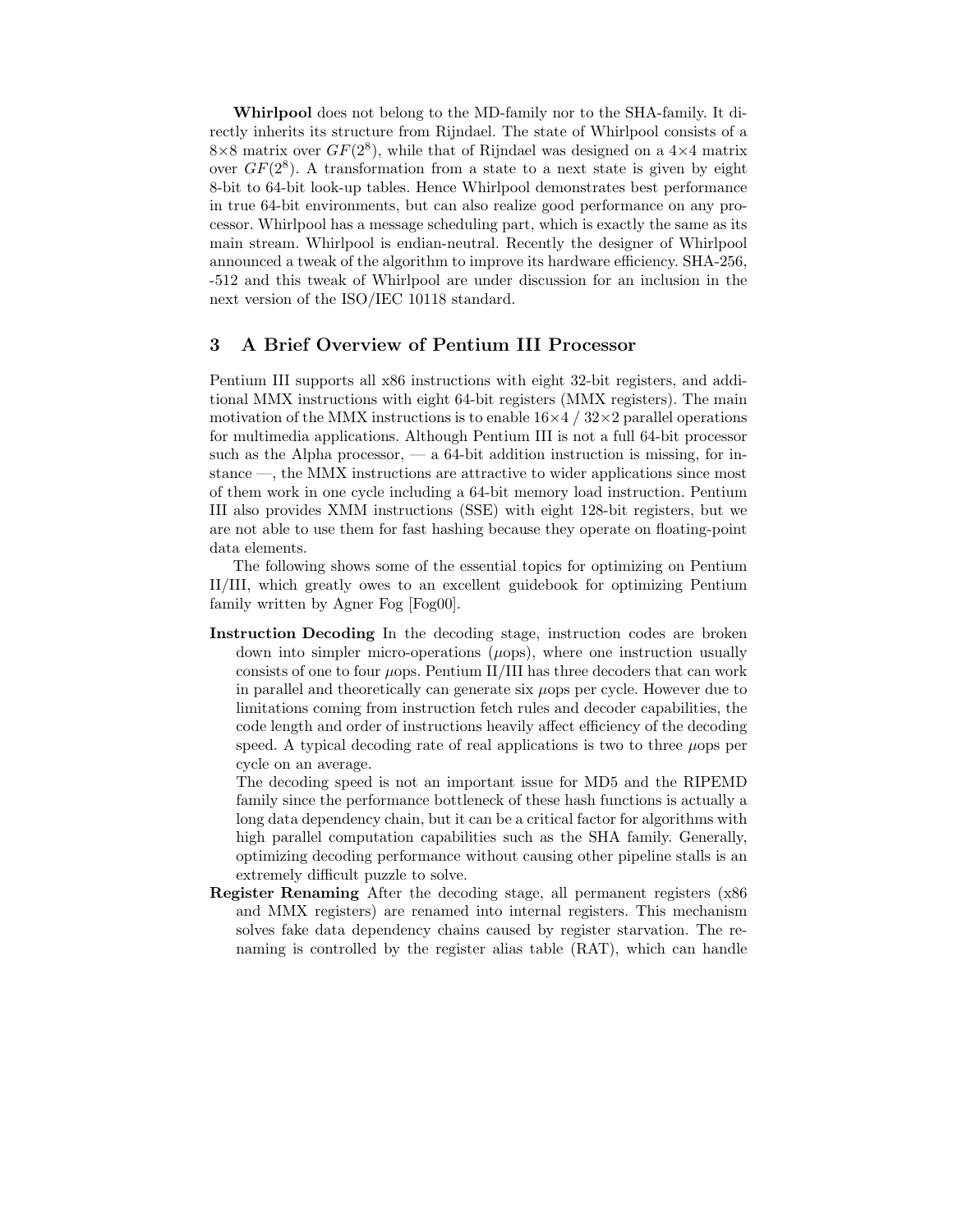only three  $\mu$ ops per cycle. This means that overall performance of Pentium II/III can not exceed three µops per cycle. Moreover the RAT can read two permanent registers in a cycle, and hence depending on the situation we should use an absolute addressing mode instead of a register indirect addressing mode.

Some hash functions repeatedly use a fixed constant value. If a register is free, it is common to assign the constant value to the register, which is best in terms of instruction length. However in order to avoid the register read stalls, we often handled the value using an immediate addressing mode if possible, or an absolute addressing mode via memory, particularly in the case of MMX instructions.

Execution Units Pentium II/III has five independent execution ports p0 to  $p4$  to carry out a sequence of  $\mu$ ops in an out-of-order manner. p0 and p1 are mainly for arithmetic and logical operations, p2 for load and p3 and p4 for store operations. An important consequence of this architecture is that if arithmetic and logical operations are a dominant factor of performance, load and store operations can be "hidden" behind them. In other words, we should store a temporary value not in a free register but in memory in such a case.

The SHA family requires memory operations more frequently than MD5 and the RIPEMD family due to the existence of the message scheduling part, and also due to a large hash size for SHA-256 and SHA-512. If properly implemented these hash functions can take full advantage of hiding load/store operations behind other operations.

Other topics In Pentium II/III, a partial register/memory access (reading from a register/memory after writing to a part of it) causes a heavy performance penalty; i.e. a register/memory must be basically read/written in the same size at the same memory address. In this paper, the partial memory access can be a problem only in the 64-bit oriented hash functions SHA-512 and Whirlpool as will be shown in a later section.

According to  $[Fog00]$ , the retirement stage of  $\mu$ ops can be a bottleneck of performance. We however can do little about this stall factor, while the partial register/memory stalls can be avoided by programmers.

# 4 API and How to Measure Performance

We developed our assembly language programs on the following hardware and software environments. The size of RAM memory is not an important issue because we designed the programs so that everything could be on the first level  $cache (code 16KB + data 16KB).$ 

Hardware: IBM Compatible PC with Pentium III 800MHz and 256MB RAM **Software:** Windows 98, Visual  $C++6.0$ , MASM  $6.15$ 

We described a hashing logic in a subroutine form callable from C language and measured its execution time from outside the subroutine, which reflects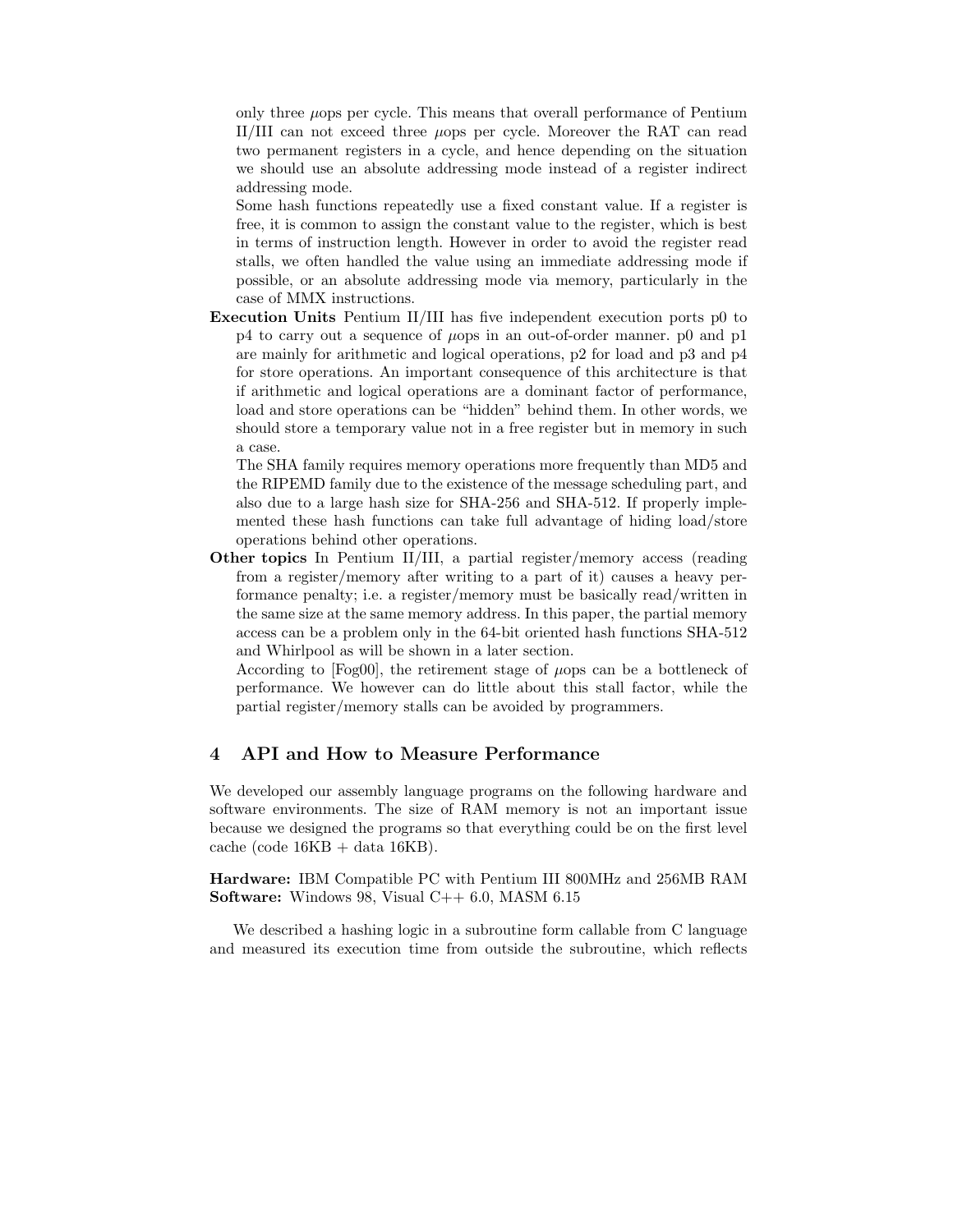hashing performance in real applications. The subroutine API is that an input message to be compressed and a resultant hashed value are represented as a byte sequence passed by pointers, which is also common as an interface of hash functions. Note that this means that big-endian algorithms, specifically the SHA family, must perform a byte-order swap operation inside the subroutine and it is counted as a part of hashing time. We assume a padding operation is done outside this routine.

In the next section, we will give a method of coding for hashing two or three independent messages of the same block length in parallel. For simplicity, we adopted the same API for this method as that for a straightforward implementation, appending the second/third message to the first/second message for each block. Hence a procedure for combining two separate 4-byte words into one 8 byte MMX register is also counted as a part of hashing time. If we interleave different messages in every word (4-byte), we can skip this procedure, but did not adopt this approach because assuming such interface looks uncommon in real applications.

We actually measured time for hashing a total of 8KB message bytes, which is half of the first level data cache size. To maximize speed, we unrolled an inner loop as long as the code is fully covered by the first level code cache. The cycle counting was done using the rdtsc (read time stamp counter) instruction, as shown in [Fog00]. The timing was measured several times to remove possible negative effects on performance due to interrupts by an operating system. Also note that our programs are neither data-dependent nor self-modified.

# 5 Implementations of Hash Functions on Pentium III

## 5.1 Implementation methods

We designed three types of assembly language codes for 32-bit oriented hash functions (MD5, RIPEMD-128 -160, SHA-1 -256); namely, straightforward, twoblock parallel and three-block parallel as follows. The second and third methods fully extract the power of parallel execution capabilities of MMX. For 64-bit oriented hash functions (SHA-512 and Whirlpool), we implemented the straightforward version only (no way to parallelize).

## Method 1: Straightforward

#### MD5, RIPEMD-128, RIPEMD-160, SHA-1

All words of the main stream are always held in four or five x86 registers and the remaining registers are used as temporary variables. This is the most common implementation of dedicated hash functions in software.

#### SHA-256, SHA-512

All eight 32-bit/64-bit words of the main stream are stored in memory because of the register starvation of the Pentium family, and x86/MMX registers are basically used only as temporary variables. Additionally, for SHA-512, 32-bit x86 registers are essentially used to realize a 64-bit addition operation, which is a missing instruction in Pentium III.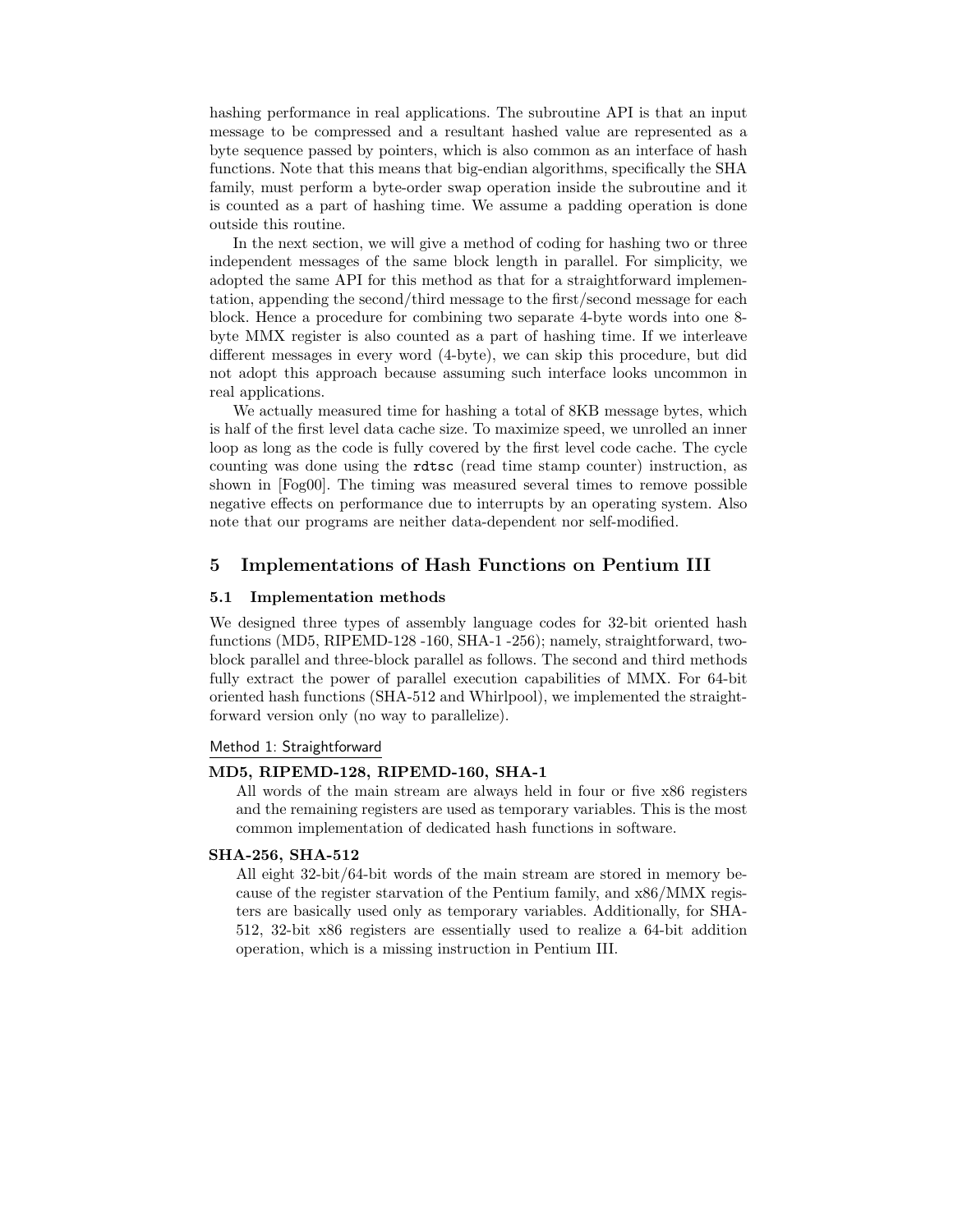## Whirlpool

A 64-byte state matrix is always held in all eight MMX registers. However, since the state information of the preceding round is necessary to generate the state matrix of the next round, it must be, after all, stored in memory at the end of each round.

## Method 2: Two-block parallel

This method is applied only to 32-bit oriented hash functions (MD5, RIPEMD -128, RIPEMD-160, SHA-1, SHA-256), where a word of one message is loaded on the upper half of 64-bit register/memory and a word of another message is loaded on the lower half. This enables fast parallel hashing computation of two independent messages, but the following penalties peculiar to Pentium III should be taken into consideration.

- 1. The code length of an MMX instruction is usually longer (typically by one byte) than that of an equivalent x86 instruction, which may lead to a performance penalty due to an inefficient instruction decoding.
- 2. Since MMX instructions do not have an immediate addressing mode, a 64-bit immediate value must be processed via memory, which increases the number of memory access  $\mu$ ops (p2, p3 and p4). But this penalty is often able to be hidden in integer  $\mu$ ops (p0 and p1).
- 3. A parallel rotate shift instruction is missing (if a shift count is not a multiple of 16). To do this on Pentium III, four instructions are needed; that is, movq (copy), psrld (right shift), pslld (left shift) and pxor (xor).

Our implementation will show that gains by parallel computation exceed the penalties caused by these factors.

## Method 3: Three-block parallel

This method is a combination of the two methods above, which is hence applicable to 32-bit oriented dedicated hash functions. Since methods 1 and 2 use different types of registers, these two programs can "coexist", that is, can be executed in parallel without depriving each other of hardware resources. Although this is not an essential methodological improvement of implementation, it is expected that a better instruction scheduling leads to further improvement of hashing speed, particularly if a long data dependency chain dominates the speed of a target algorithm. Possible penalties that should be noted in this case are:

- 1. Code size: The code size becomes big because the entire code is simply a merged combination of the two implementations. But this does not lead to an actual big penalty issue as long as the entire code is within the first level cache.
- 2. Register read stall: The heavy simultaneous use of x86 and MMX registers easily create register read stalls. It is often very difficult to completely remove the possibility of this stall without causing other penalties.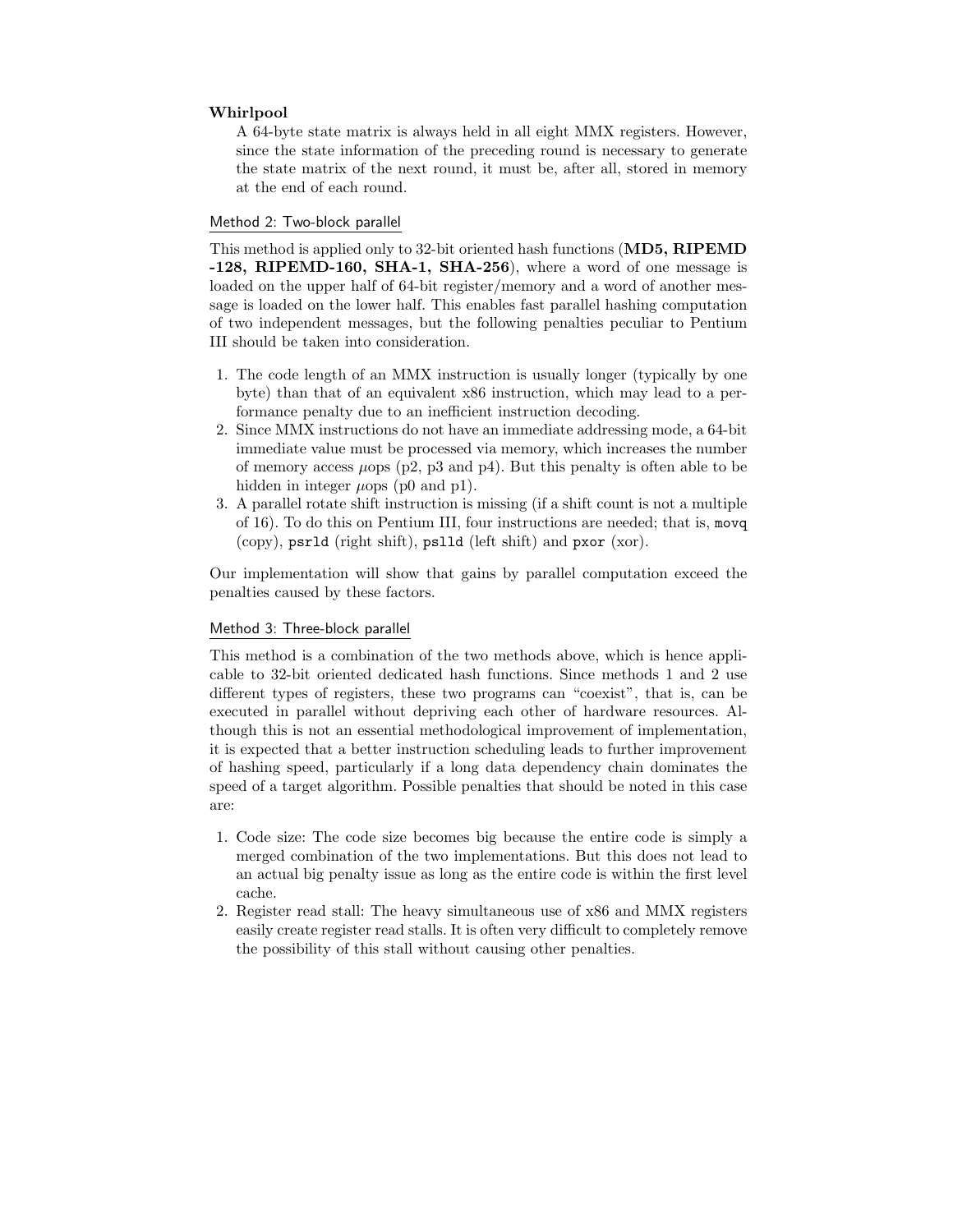Our implementation will show that this three-block method actually gives a performance improvement for MD5, RIPEMD-128, RIPEMD-160.

## 5.2 Implementation results and discussions

Table 7 shows our implementation results of the seven dedicated hash functions. We manually counted the number of  $\mu$ ops of one block operation, referring to [Fog00]. "p01" denotes logical and integer  $\mu$ ops that use pipes p0 and/or p1. "p2" and "p34" denote memory read/write  $\mu$ ops that use pipes p2 and p3, p4, respectively. Note again that the cycle counts of the SHA family include time for endian conversion and that the cycle counts of methods 2 and 3 include time for merging two 32-bit words into one 64-bit register.

#### MD5

The performance of our straightforward implementation of MD5 on Pentium III is approximately the same as that shown in [Bos97] on Pentium. This reflects the fact that the frequency of memory access operations is very low and a long data dependency chain is an actual dominant factor of its hashing speed. In fact, the  $\mu$ ops/cycle value of our program is only 1.64 while the maximal performance that Pentium III can achieve is  $3 \mu_{\rm op}$ /cycle.

The two-block and three-block parallel implementations significantly improve the efficiency of hashing. In particular, it can be seen that the threeblock version is almost perfectly scheduled (1.83 p01  $\mu$ ops/cycle) and 30% faster than the straightforward version.

#### RIPEMD-128, RIPEMD-160

The same tendency can be seen for RIPEMD-128 and RIPEMD-160 as for MD5. One possible reason that RIPEMD-160 has a better  $\mu$ ops/cycle value for two-block and three-block versions is the existence of the operation " $B^{\ll 10}$ " that was introduced in RIPEMD-160. This operation takes four  $\mu$ ops on MMX, which can be executed independently with other operations.

[Note] Since the RIPEMD family has two parallel instances, it is possible to assign each of the two instances to each of two types of registers, that is, one to 32-bit registers and the other to 64-bit MMX registers. This makes a parallel execution inside one message block possible, but unfortunately this did not run very fast, probably because assigning the full 64-bit registers for only one instance execution was too inefficient reducing overall performance. Another possibility to utilize the parallelism of the RIPEMD family might be interleaving the first instance and the second instance (our current code executes the second one after finishing the first one). Although this method leads to an increase in a total number of  $\mu$ ops due to the register starvation, the parallelism of the resultant code will be improved. However we have not succeeded, so far, in a speed-up of a straightforward implementation of RIPEMD-128 or RIPEMD-160 using this technique.

#### SHA-1

One big difference between the SHA family and the (RIPE)MD family is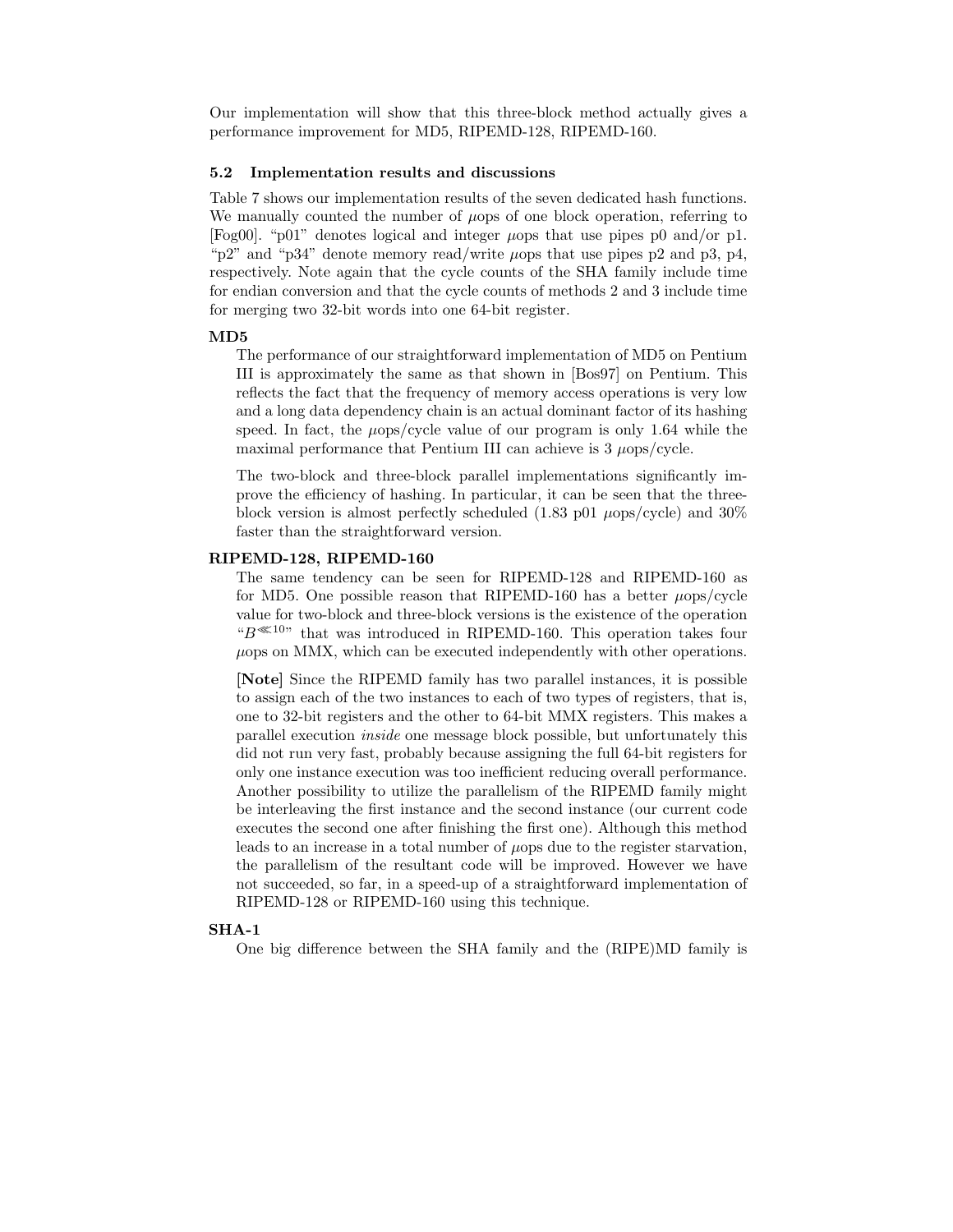Table 3. Coding example of one step of round 2 of RIPEMD-128 on a Pentium III processor. The chaining variable  $A, B, C, D$  is stored in x86 registers eax through edx or MMX registers mm0 through mm3. In the three-block parallel implementation, these codes are interleaved.

| Straightforward code using x86 |          |                    | Two-block code using MMX |          |                            |  |  |
|--------------------------------|----------|--------------------|--------------------------|----------|----------------------------|--|--|
| mov                            | esi, edx |                    | paddd                    |          | $mm0, [eax+8*X]$           |  |  |
| add                            |          | eax, $(X+4)$ [edi] | movq                     | mm5, mm3 |                            |  |  |
| xor                            | esi, ecx |                    | pxor                     | mm5, mm2 |                            |  |  |
| and                            | esi, ebx |                    | paddd                    | mm0, K   |                            |  |  |
| xor                            | esi, edx |                    | pand                     | mm5, mm1 |                            |  |  |
| lea                            |          | eax, [eax+esi+K]   | pxor                     | mm5, mm3 |                            |  |  |
| rol                            | eax, s   |                    | paddd                    | mm0, mm5 |                            |  |  |
|                                |          |                    | movq                     |          | mm5, mm0 ; left rotate     |  |  |
|                                |          |                    | pslld                    |          | $mm0$ , s ; shift of $mm0$ |  |  |
|                                |          |                    | psrld                    |          | $mm5$ , 32-s; by s bits    |  |  |
|                                |          |                    | pxor                     |          | $mm0$ , $mm5$ ;            |  |  |

the existence of a message scheduling part. The message scheduling part of the SHA family is independent of the main stream and contains many memory access operations enabling the straightforward SHA-1 implementation to optimally exploit the increased hardware parallelism of Pentium III. The value  $2.52 \text{ } \mu$ ops/cycles of our straightforward version is the highest of our programs.

Because of this highly parallel feature of SHA-1, the performance improvement of the two-block version is not so big as that of the (RIPE)MD family. Moreover the three-block version is rather slower than the two-block version. This suggests that, as far as an instruction scheduling efficiency of SHA-1 is concerned, our implementation has reached almost an optimal level on Pentium III (1.82 p01  $\mu$ ops/cycle).

#### SHA-256

SHA-256 (and SHA-512) uses eight words and it is no longer possible to keep all internal values on the permanent registers. They must be stored in memory and be read from/written to memory in each step, which inevitably increases the frequency of memory access. However, since these memory access µops can be mostly carried out in parallel with logical and integer uops, the pipeline scheduling of SHA-256 works excellently  $(2.32 \mu \text{ops/cycle})$ .

The two-block parallel implementation of SHA-256 runs 15% faster than the straightforward implementation, but this improvement is smaller than that in other hash algorithms. This is because SHA-256 (and SHA-512) has many rotate shift operations in both the message scheduling part and the main stream, which causes a non-negligible increase of the number of  $\mu$ ops when realized in 64-bit MMX registers. The performance of the three-block parallel version was not good for the same reason as for SHA-1.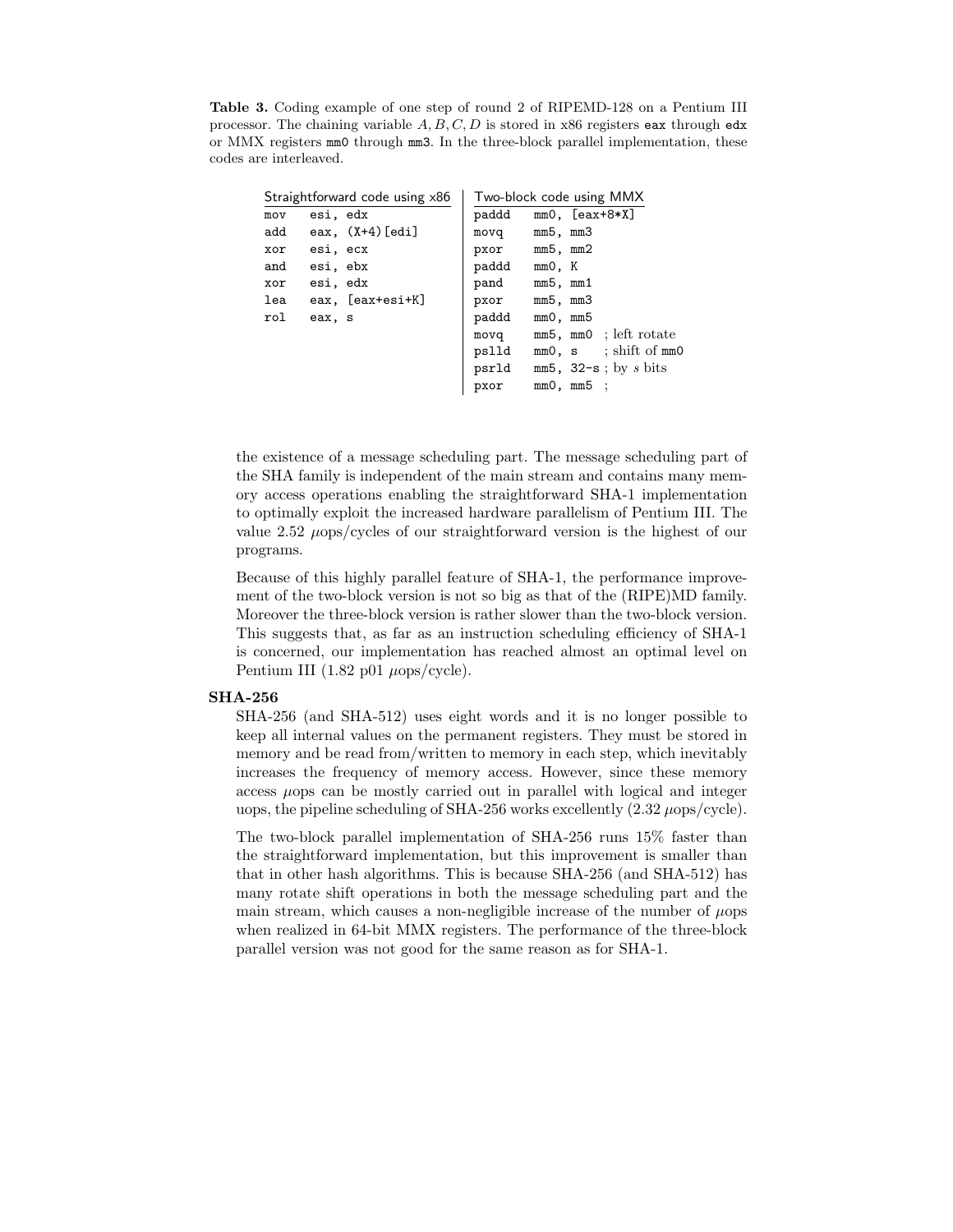Table 4. Coding example of one step of round 2 of SHA-1 on a Pentium III processor. The chaining variable  $A, B, C, D, E$  is stored in x86 registers eax, ebx, ecx, edx, ebp or MMX registers mm0 through mm4. In the three-block parallel implementation, these codes are interleaved. Instructions marked "m.s." are for message scheduling part.

|     | Straightforward code using ×86       |          | Two-block code using MMX |                         |          |  |  |
|-----|--------------------------------------|----------|--------------------------|-------------------------|----------|--|--|
| mov | $\texttt{esi,W+(s*4)}$               | $;$ m.s. | movq                     | $mm6, WW+(s*8)$         | ; m.s.   |  |  |
| mov | edi, edx                             |          | movq                     | mm5,mm1                 |          |  |  |
| xor | $\text{esi}, \text{W+}(s1*4)$ ; m.s. |          | pxor                     | $mm6, WW+(s1*8)$ ; m.s. |          |  |  |
| xor | edi, ecx                             |          | pxor                     | mm5,mm2                 |          |  |  |
| xor | $\text{esi}, \text{W+}(s2*4)$ ; m.s. |          | pxor                     | mm6,WW+(s2*8)           | $;$ m.s. |  |  |
| xor | edi, ebx                             |          | pxor                     | mm5,mm3                 |          |  |  |
| xor | $esi, W+(s3*4)$ ; m.s.               |          | pxor                     | $mm6, WW+(s3*8)$        | ; m.s.   |  |  |
| add | ebp, edi                             |          | paddd                    | mm4,mm5                 |          |  |  |
| rol | esi,1                                | $;$ m.s. | movq                     | mm7,mm6                 | $;$ m.s. |  |  |
| mov | edi, eax                             |          | paddd                    | mm4, CONSTonMEM         |          |  |  |
| add | ebp, esi                             |          | paddd                    | mm6, mm6                | $;$ m.s. |  |  |
| rol | edi,5                                |          | psrld                    | mm7,31                  | $;$ m.s. |  |  |
| rol | ebx,30                               |          | movq                     | mm5,mm1                 |          |  |  |
| lea | ebp, [ebp+edi+CONST]                 |          | pxor                     | mm6,mm7                 | $;$ m.s. |  |  |
| mov | W+(s*4),esi                          | ~:~m.s.  | psrld                    | mm1, 2                  |          |  |  |
|     |                                      |          | paddd                    | mm4, mm6                |          |  |  |
|     |                                      |          | movq                     | $WW+(s*8)$ ,mm6         | $;$ m.s. |  |  |
|     |                                      |          | pslld                    | mm5,30                  |          |  |  |
|     |                                      |          | movq                     | mm6,mm0                 |          |  |  |
|     |                                      |          | movq                     | mm7,mm0                 |          |  |  |
|     |                                      |          | pslld                    | mm6,5                   |          |  |  |
|     |                                      |          | paddd                    | mm4, mm6                |          |  |  |
|     |                                      |          | psrld                    | mm7,27                  |          |  |  |
|     |                                      |          | pxor                     | $mm1$ , $mm5$           |          |  |  |
|     |                                      |          | paddd                    | mm4,mm7                 |          |  |  |
|     |                                      |          |                          |                         |          |  |  |

[Note] The architecture of SHA-256 is quite different from that of SHA-1. But interestingly, the rate of the number of memory access  $\mu$ ops to all  $\mu$ ops is almost the same (approximately 30%), which is ideal in terms of Pentium III scheduling. Is this a hidden design criteria of the SHA family??

## SHA-512

SHA-512 is a 64-bit oriented hash function and hence it is essential to utilize MMX registers and instructions. However, since Pentium III does not have a 64-bit addition instruction (but fortunately it does have a 64-bit shift operation! Pentium 4 supports both instructions), we realized it by simply combining two 32-bit additions. Although this naive method obviously suffers a non-negligible performance penalty from 32-bit from/to 64-bit register transfer, we do not know a faster method to do this. Another penalty that we should note is a partial memory access. Below left is a straightforward method for coding the last part of one step, but this causes a partial memory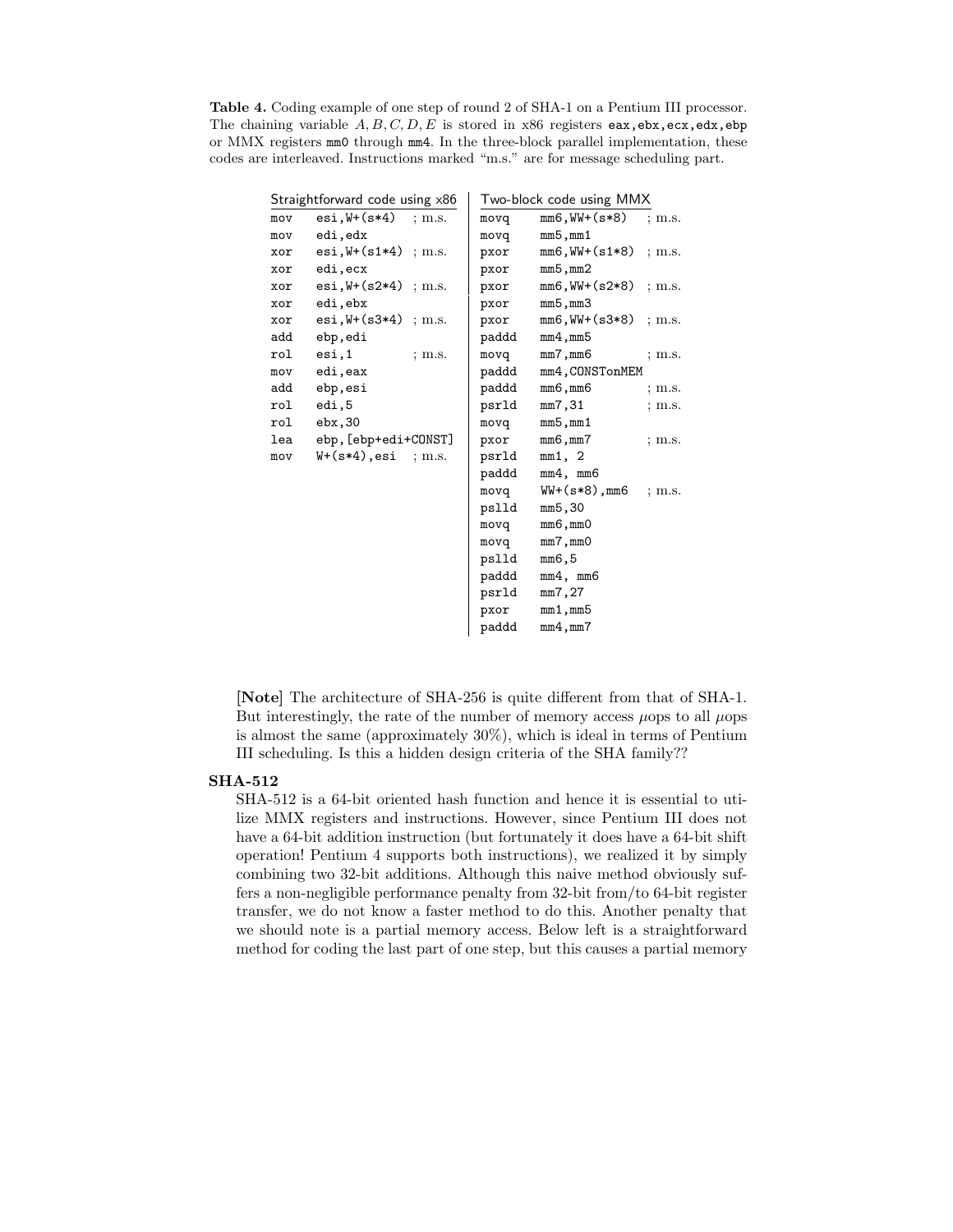access at the beginning of the next step. Below right is the corrected code we adopted, which is free from the penalty and additionally saves one  $\mu$ op.

The pipeline scheduling of our implementation is good  $(2.24 \mu \text{ops/cycle})$ , but we feel that there is still room for performance improvement since the hash algorithm itself allows higher parallel execution capability.

Table 5. 64-bit addition and partial memory stall on a Pentium III processor.

|     | $\mu$ ops                                        |      | $\mu$ ops                        |
|-----|--------------------------------------------------|------|----------------------------------|
| add | $[$ mem+0],eax; $4$                              | add  | eax, $[mem+0]$ ; 2               |
| adc | $[\texttt{mem+4}], \texttt{ebx}: 6$              | adc  | $ebx$ , [mem+4] ; 3              |
|     |                                                  | movd | : 1<br>mmO, eax                  |
|     |                                                  | movd | $\colon 1$<br>mm1,ebx            |
|     | (next step)                                      |      | $\colon 1$<br>punpckldq mm0, mm1 |
|     | $movq$ $mm0$ , $[mem]$<br>$: 1 \leftarrow$ Stall | movq | : 2<br>$[mem]$ , mm $O$          |

## Whirlpool

The simplest realization of Whirlpool is to keep the state matrix in eight MMX registers and eight 8-bit to 64-bit look-up tables on memory, but these tables completely cover all the 16KB data cache of Pentium III, which leads to data cache miss penalties. We hence had only four tables on memory and generated the remaining from them when necessary using the pshufw (packed shuffle word) instruction.

This instruction works only in Pentium III (not in Pentium II and Celeron); all other instructions throughout our codes run on Pentium II and Celeron. Also taking into consideration reducing the frequency of memory access and removing the possibility of partial register/memory stalls, we wrote the entire algorithm by repeating the piece of code shown in Table 6.

The pipeline of this program works very well, achieving  $2.29 \mu$ ops/cycle. The resultant hashing speed (cycles/byte) is more than 3.5 times faster than that

Table 6. An essential part of Whirlpool on a Pentium III processor.

```
mov edx,[Matrix Address] ; preceding state matrix
movzx esi, dl ; address generation
pxor mm0, Table1[esi*8] ; current state matrix
movzx esi, dh
pxor mm1, Table2[esi*8]
shr esi, 16
movzx esi, dl
pxor mm2, Table3[esi*8]
movzx esi, dh
pxor mm3, Table4[esi*8]
```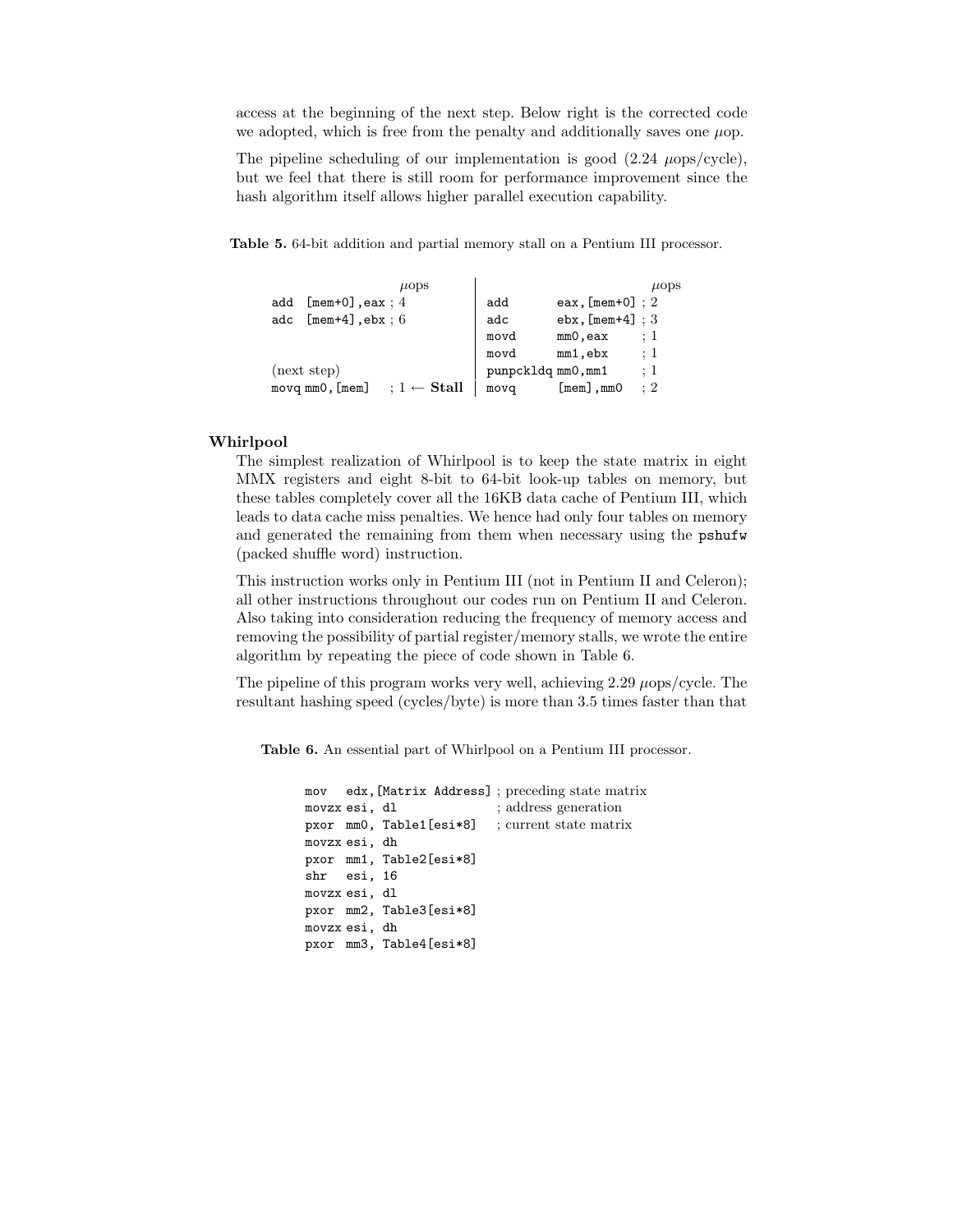Table 7. Performance Figure

| Algorithm                    |                        |           | $\mu$ ops/block |                      |                                                  |           |      |      |                 |                  | cycles cycles $\mu$ ops/cycle size (bytes) Pentium $\lceil \text{Bos} 97 \rceil$ |           |          |
|------------------------------|------------------------|-----------|-----------------|----------------------|--------------------------------------------------|-----------|------|------|-----------------|------------------|----------------------------------------------------------------------------------|-----------|----------|
| $\text{method}$ [p01]        |                        |           |                 |                      | $[p2]$ p[34] [total] /block /byte] [p01] [total] |           |      |      |                 |                  | code data $\#$ inst. cycles $i/c$                                                |           |          |
| MD5<br>1                     | 503                    | 69        | 10              | 582                  | 354                                              | 5.53      | 1.42 | 1.64 | 1750            | 32               | 577                                                                              |           | 337 1.71 |
| MD5<br>$\overline{2}$        | 783                    | 148       | 40              | 971                  | 276                                              | 4.31      | 1.42 | 1.76 | 3331            | 704              |                                                                                  |           |          |
| MD5<br>3                     | 1283                   | 217       | 50              | 1550                 | 234                                              | 3.66      | 1.83 | 2.21 | 5259            | 736 <sub>I</sub> |                                                                                  |           |          |
| RIPEMD-128                   | 875                    | 141       | 18              | 1034                 | 602                                              | 9.41      | 1.45 | 1.72 | 2707            | 48               | 1024                                                                             |           | 592 1.73 |
| RIPEMD-128<br>$\overline{2}$ | 1379                   | 252       | 48              | 1679                 | 477                                              | 7.45      | 1.45 | 1.76 | 5703            | 280              |                                                                                  |           |          |
| RIPEMD-128<br>3              | 2251                   | 393       | 66              | 2710                 | 425                                              | 6.64      | 1.77 | 2.13 | 8379            | 320              |                                                                                  |           |          |
| RIPEMD-160                   | 1421                   | 176       | 22              | 1619                 | 911                                              | 14.23     | 1.56 | 1.78 | 4227            | 56               | 1639                                                                             | 1013 1.62 |          |
| RIPEMD-160                   | 2533<br>$\overline{2}$ | 383       | 52              | 2968                 |                                                  | 738 11.53 | 1.72 |      | 2.01 10110      | 320              |                                                                                  |           |          |
| RIPEMD-160<br>3              | 3951                   | 559       | 74              | 4584                 | 726                                              | 11.34     | 1.81 |      | 2.10 14305      | 376              |                                                                                  |           |          |
| $SHA-1$                      | 1100                   | 295       | 174             | 1569                 | 623                                              | 9.73      | 1.77 | 2.52 | 4664            | 356              | 1469                                                                             |           | 837 1.76 |
| $SHA-1$                      | 1928<br>$\mathcal{D}$  | 389       | 170             | 2487                 | 531                                              | 8.30      | 1.82 | 2.34 | 8567            | 248              |                                                                                  |           |          |
| $SHA-1$<br>3                 | 2977                   | 684       | 376             | 4037                 | 559                                              | 8.73      | 1.78 |      | 2.41 13175      | 340              |                                                                                  |           |          |
| $SHA-256$                    | 2491<br>$\blacksquare$ | 609       | 418             | 3518                 | 1519                                             | 23.73     | 1.64 |      | 2.32 10202      | 144              |                                                                                  |           |          |
| $SHA-256^{(*)}$              | 4385<br>$\overline{2}$ | 689       | 418             | 5492                 | 1318                                             | 20.59     | 1.66 | 2.08 |                 | 6705 1232        |                                                                                  |           |          |
| $SHA-256^{(*)}$              | 3                      | 6921 1352 | 852             | 9125                 | 1417                                             | 22.14     | 1.63 |      | 2.15 14142 1816 |                  |                                                                                  |           |          |
| $SHA-512^{(*)}$              |                        |           |                 | 8828 1522 1186 11536 | 5143                                             | 40.18     | 1.72 | 2.24 |                 | 7203 1496        |                                                                                  |           |          |
| Whirlpool <sup>(*)</sup>     |                        | 3328 1634 | 384             | 5346                 | 2337                                             | 36.52     | 1.42 | 2.29 |                 | 2456 8496        |                                                                                  |           |          |

(\*) only partially loop-unrolled in a message block to reduce code size within the first level cache (16KB). All other implementations are fully loop-unrolled.

of the designers' C implementation [BR00]. Very interestingly, this performance is almost the same as that of SHA-512; Whirlpool is slightly (within 10%) faster than SHA-512, but this difference looks within "a margin of implementation".

# 6 Conclusions

This paper showed a performance analysis and speeding-up method of dedicated hash functions on the Pentium III processor. A further improvement of software performance is ongoing.

An overall performance of a processor can be achieved by (1) high instruction parallelism, (2) high SIMD parallelism and (3) high clock frequency. The index "cycle/byte" is the most common performance measure of cryptographic algorithms, which direct reflects (1) and (2), but not (3). So we should note that this measure is appropriate to compare software performance of given cryptographic algorithms on a fixed target processor, but not necessarily appropriate to evaluate hardware performance of given processors on a fixed cryptographic algorithm.

High processor performance has been achieved by improving (1) and (3) in the past, but in recent processors this seems to be rapidly shifting to (2) and (3). This means that use of parallel execution of multiple blocks will be much more important and have a practical impact in near future.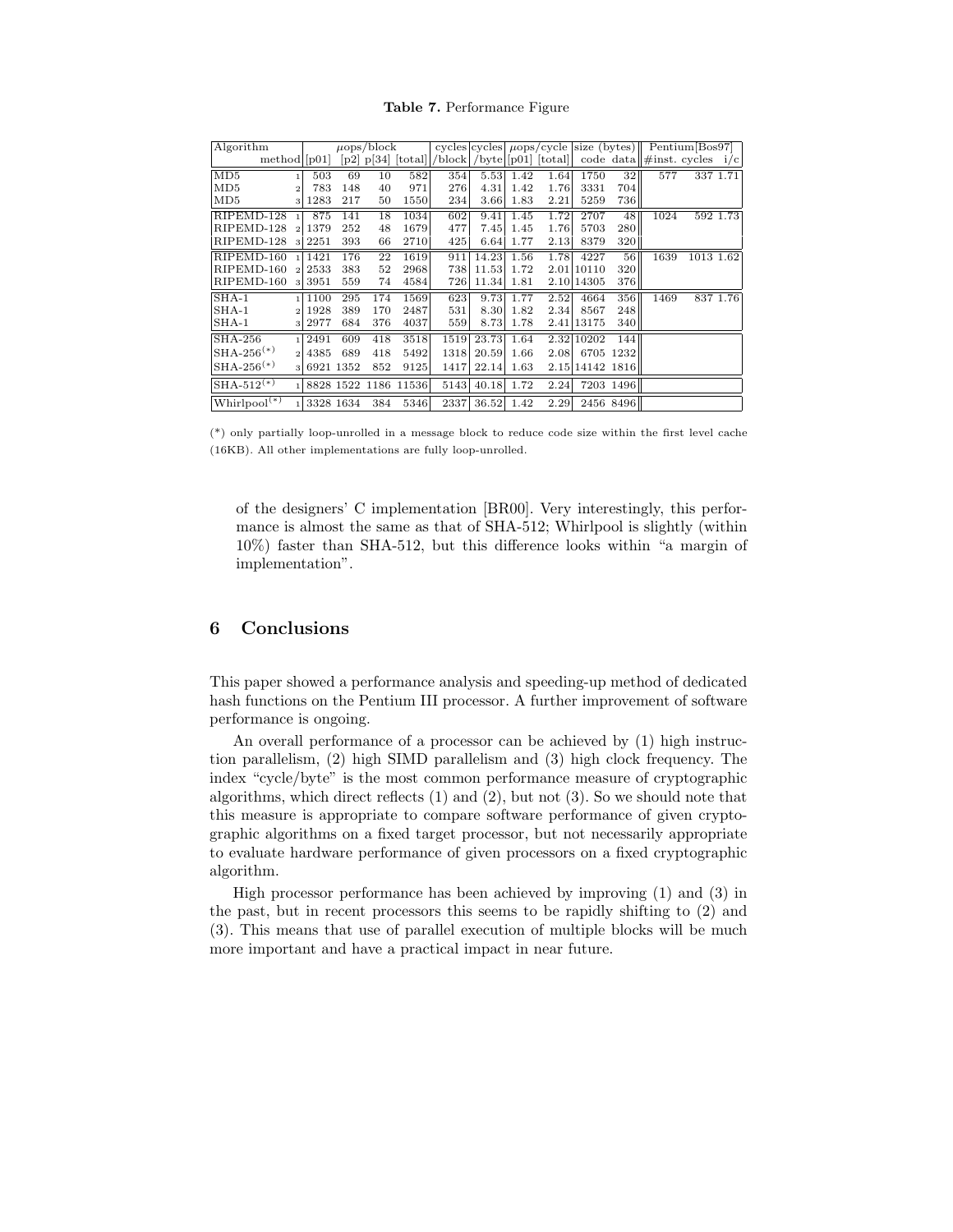# Acknowledgments

We would like to thank Antoon Bosselaers for his careful reading and many valuable remarks.

# References

- [BR00] P. Barreto, V. Rijmen, "The Whirlpool hashing function," First open NESSIE Workshop record, Leuven, 13-14 November 2000. The document is available at http://www.cryptonessie.org/workshop/submissions/whirlpool.zip.
- [BGV96] A. Bosselaers, R. Govaerts, J. Vandewalle, "Fast hashing on Pentium," Advances in Cryptology, Proceedings Crypto '96, LNCS 1109, N. Koblitz, Ed., Springer-Verlag, 1996, pp. 298-312.
- [BGV97] A. Bosselaers, R. Govaerts and J. Vandewalle, "SHA: A design for parallel architectures?," Advances in Cryptology, Proceedings Eurocrypt'97, LNCS 1233, W. Fumy, Ed., Springer-Verlag, 1997, pp. 348-362.
- [Bos97] A. Bosselaers, "Even faster hashing on the Pentium," presented at the rump session of Eurocrypt'97. Available at http://www.esat.kuleuven.ac.be/cosicart /pdf/AB-9701.pdf.
- [Dob98] H. Dobbertin, "Cryptanalysis of MD4," J. Cryptology, Vol. 11, pp. 253-271, 1998.
- [Dob96] H. Dobbertin, "The status of MD5 after a recent attack," Cryptobytes, Vol. 2, No. 2, pp. 1-6, 1996. Available at ftp://ftp.rsasecurity.com/pub/cryptobytes/ crypto2n2.pdf
- [DBP96] H. Dobbertin, A. Bosselaers, B. Preneel, "RIPEMD-160, a strengthened version of RIPEMD," Fast Software Encryption, LNCS 1039, D. Gollmann, Ed., Springer-Verlag, 1996, pp. 71-82. The final version is available at http:// www.esat.kuleuven.ac.be/cosicart/pdf/AB-9601.pdf
- [FIP95] Federal Information Processing Standards (FIPS) Publication 180-1, Secure Hash Standard (SHS), U.S. DoC/NIST, April 17, 1995.
- [FIP01] Draft Federal Information Processing Standards (FIPS) Publication 180-2, Secure Hash Standard (SHS), U.S. DoC/NIST, May 30, 2001.
- [Fog00] Agner Fog, How to Optimize for the Pentium Microprocessors, 03 July 2000. Available at http://www.agner.org/assem/
- [Int01] Intel, Intel Architecture Optimization. Reference Manual, 1999. Order Number 245127-001. Available at http://www.intel.com/design/pentiumIII/manuals/
- [Int02] Intel, Intel Architecture Optimization Manual, 1997. Order Number 242816- 003. Available at http://www.intel.com/design/pentium/manuals/
- [Int03] Intel, *Intel Architecture Software Developer's Manual*, 2001. Volume 1 Basic Architecture (Order Number 245470) Volume 2 Instruction Set Reference (Order Number 245471) Volume 3 System Programming Guide (Order Number 245472) Available at http://www.intel.com/design/pentiumIII/manuals/
- [ISO97] ISO/IEC 10118-3, "Information technology Security techniques Hashfunctions -Part 3: Dedicated hash-functions," IS 10118, 1997.
- [Lip98] H. Lipmaa, "IDEA, A Cipher for Multimedia Architectures?," Selected Areas in Cryptography '98, LNCS 1556, Henk Meijer, Eds., Springer-Verlag, 1998, pages 248–263. Available at http://www.tcs.hut.fi/ helger/papers/lip98/.